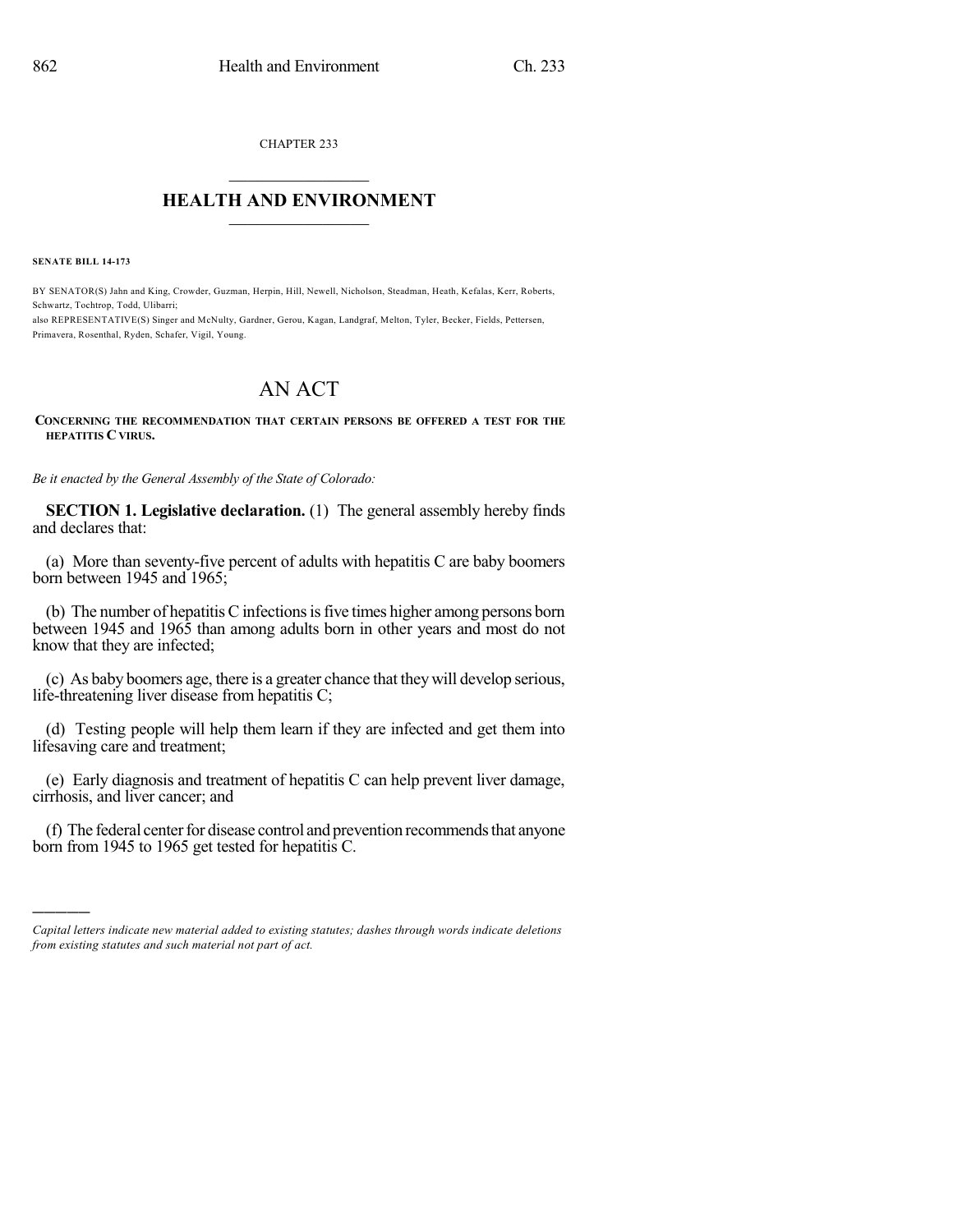(2) Therefore, it isthe recommendation of the general assembly that health care providers offer hepatitis C screenings to people born between 1945 and 1965.

**SECTION 2.** In Colorado Revised Statutes, **add** 25-4-2005 as follows:

**25-4-2005. Hepatitis C testing - recommendations - definitions.** (1) THE DEPARTMENT RECOMMENDS THAT EACH PRIMARY HEALTH CARE PROVIDER OR PHYSICIAN,PHYSICIAN ASSISTANT,OR NURSE PRACTITIONER WHO TREATS A PATIENT IN AN INPATIENT OR OUTPATIENT SETTING MAY OFFER A PERSON BORN BETWEEN THE YEARS OF 1945 AND 1965 A HEPATITIS C SCREENING TEST OR HEPATITIS C DIAGNOSTIC TEST UNLESS THE HEALTH CARE PROVIDER PROVIDING SUCH SERVICES REASONABLY BELIEVES THAT:

(a) THE PATIENT IS BEING TREATED FOR A LIFE-THREATENING EMERGENCY;

(b) THE PATIENT HAS PREVIOUSLY BEEN OFFERED OR HAS BEEN THE SUBJECT OF A HEPATITIS C SCREENING; OR

(c) THE PATIENT LACKS CAPACITY TO CONSENT TO A HEPATITIS C SCREENING TEST.

(2) IF A PATIENT ACCEPTS THE OFFER OF A HEPATITIS CSCREENING TEST AND THE SCREENING TEST IS REACTIVE, THE HEALTH CARE PROVIDER MAY EITHER OFFER THE PATIENT FOLLOW-UP HEALTH CARE OR REFER THE INDIVIDUAL TO A HEALTH CARE PROVIDER WHO CAN PROVIDE FOLLOW-UP HEALTH CARE, INCLUDING A HEPATITIS C DIAGNOSTIC TEST.

(3) THE HEALTH CARE PROVIDER SHALL MAKE THE OFFER OF A HEPATITIS C SCREENING TO THE PATIENT IN A LINGUISTICALLY AND CULTURALLY APPROPRIATE MANNER, AS DETERMINED BY RULES PROMULGATED BY THE DEPARTMENT.

(4) NOTHING IN THIS SECTION AFFECTS THE SCOPE OF PRACTICE OF A HEALTH CARE PROVIDER OR DIMINISHES ANY AUTHORITY OR LEGAL OR PROFESSIONAL OBLIGATION OF A HEALTH CARE PROVIDER TO OFFER A HEPATITIS  $C$  screening test OR HEPATITIS C DIAGNOSTIC TEST OR TO PROVIDE SERVICES OR CARE FOR THE SUBJECT OF A HEPATITIS C SCREENING TEST OR HEPATITIS C DIAGNOSTIC TEST.

(5) AS USED IN THIS SECTION, UNLESS THE CONTEXT OTHERWISE REQUIRES:

(a) "HEPATITIS C DIAGNOSTIC TEST" MEANS A LABORATORY TEST OR TESTS THAT DETECT THE PRESENCE OF HEPATITIS C VIRUS IN THE BLOOD AND PROVIDE CONFIRMATION OF WHETHER THE PATIENT HAS A HEPATITIS C INFECTION.

(b) "HEPATITIS C SCREENING TEST" MEANS A FEDERAL FOOD AND DRUG ADMINISTRATION-APPROVED RAPID POINT OF CARE TEST OR OTHER FOOD AND DRUG ADMINISTRATION-APPROVED TESTS THAT DETECT THE PRESENCE OF HEPATITIS C VIRUS ANTIBODIES IN THE BLOOD.

**SECTION 3. Act subject to petition - effective date.** This act takes effect at 12:01 a.m. on the day following the expiration of the ninety-day period after final adjournment of the general assembly  $(August 6, 2014, if adjourment sine die is on$